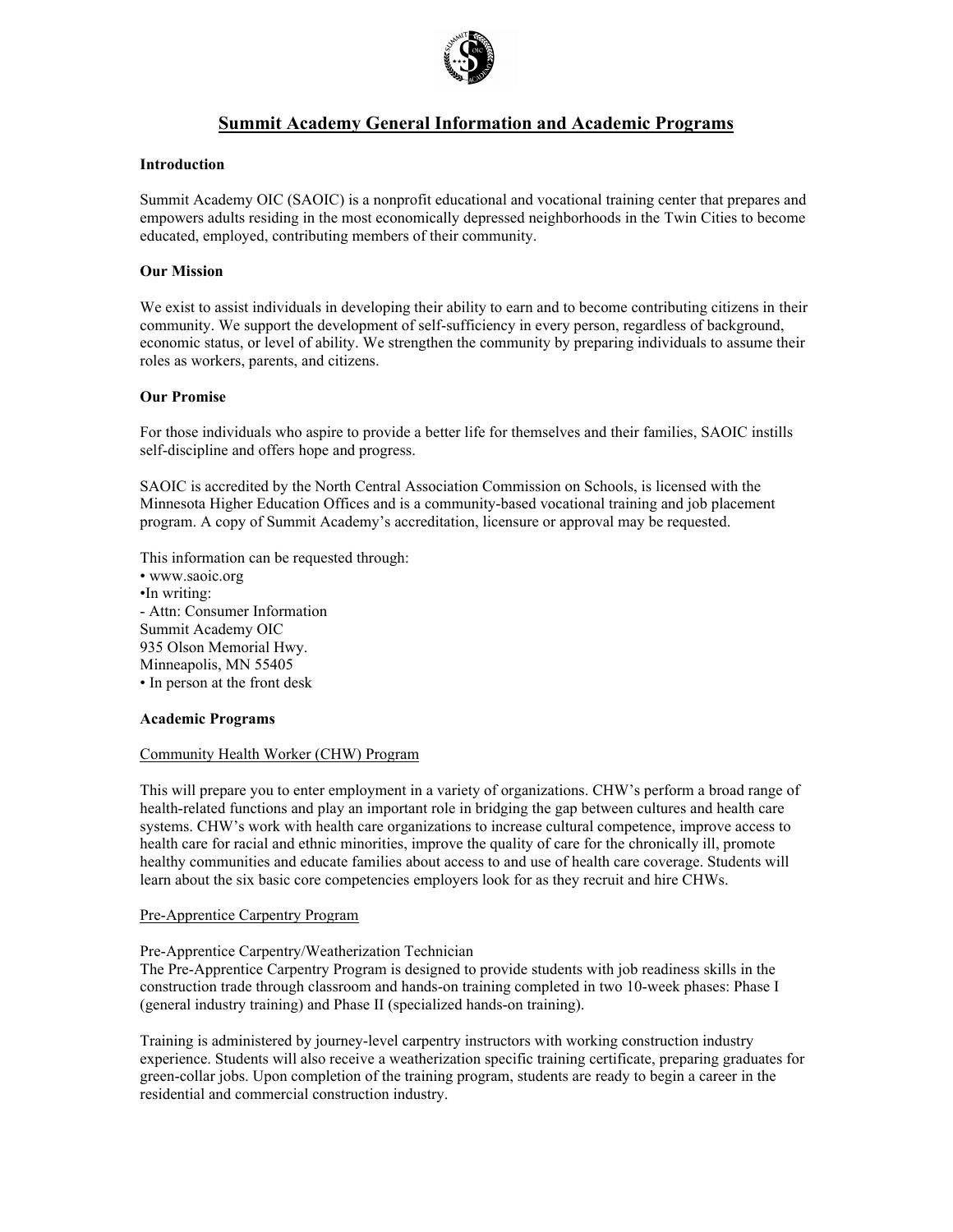The following specialty trades that offered on a seasonal basis

#### Green Roofing (Seasonal):

Green roofing, offered seasonally in conjunction with the carpentry curriculum, is designed to expose participants to the job-site expectations, demands and applications for commercial roofing installers. Training is delivered through a combination of classroom lecture and hands-on applications of job-specific duties. Participants will receive training from Summit Academy OIC carpentry instructors and project managers from our industry partners.

#### Heavy Construction Laborer (Seasonal):

Students who enroll in Summit's Pre-Apprentice Carpentry program will seasonally complete the above training program in addition to receiving heavy construction laborer-specific training. This training takes place in the last two weeks of the program and is taught by specialized instructors provided by one of our partners.

#### Pre-Apprentice Heavy Equipment Operator (Seasonal):

The Pre-Apprentice Heavy Equipment Operator program is offered with one of our partner organizations. During Phase I, students learn the basics of commercial and residential construction. Phase II takes place at Summit and the Local 49 Training Center located in Hinckley, MN, where students learn site preparation and receive an introduction to select heavy equipment, which includes equipment maintenance and safety. Pre-Apprentice Carpentry/Plumbing (Seasonal):

The Pre-Apprentice Plumbing program is offered with one of our partner organizations. Phase I takes place at Summit, learning construction basics. Phase II may take place offsite, where students learn pipefitting, how to install a sink and toilet, and the specific skills of the plumbing trade through hands-on projects. Pre-Apprentice Carpentry/Residential Electrician (Seasonal):

The Pre-Apprentice Electrician program is offered with one of our partner organizations. Phase I takes place at Summit, learning construction basics. Phase II may take place off-site, where students will learn electrical safety, hand/power tools, print reading, basic electricity, electrical math and the specific skills of the electrical trade through hands-on projects.

## Pre-Apprentice Carpentry/Sheet Metal Worker (Seasonal):

The Pre-Apprentice Sheet Metal Worker program is offered with one of our partner organizations. Phase I takes place at Summit, learning construction basics. Phase II may take place off-site, where students will learn commercial sheet metal application, sheet metal history, fabrication of ducts, and fittings common to the HCVAC industry. The course introduces students to the local sheet metal workers union to receive Pre-Apprentice Carpentry/Welding (Seasonal):

The Pre-Apprentice Welding program is offered with one of our partner organizations. Phase I takes place at Summit, learning construction basics. Phase II takes place at the MCTC campus in Minneapolis, where students will learn functional training in construction welding, rigging, structural steel erection, architectural, ornamental and reinforcing ironworking, and the construction drawing.

# **Adult Education Faculty & Staff**

## Carpentry & Construction Instructors

| James Boney, Carpentry     | Jay Colstad, Carpentry         |
|----------------------------|--------------------------------|
| Larry Houn, Carpentry      | Clay Langer, Carpentry         |
| Spencer Sanders, Carpentry | <b>Bill Strader, Carpentry</b> |

Christopher Hinton, Math David Lensegrav, Carpentry

Gary Courtney, Carpentry Instructor Supervisor

Community Health Worker Instructors

| James Plaisance, English | Brian Proball, Computer Application |
|--------------------------|-------------------------------------|
| Dionne St. Juste, CHW    | Amanda Wasielewski, CHW             |